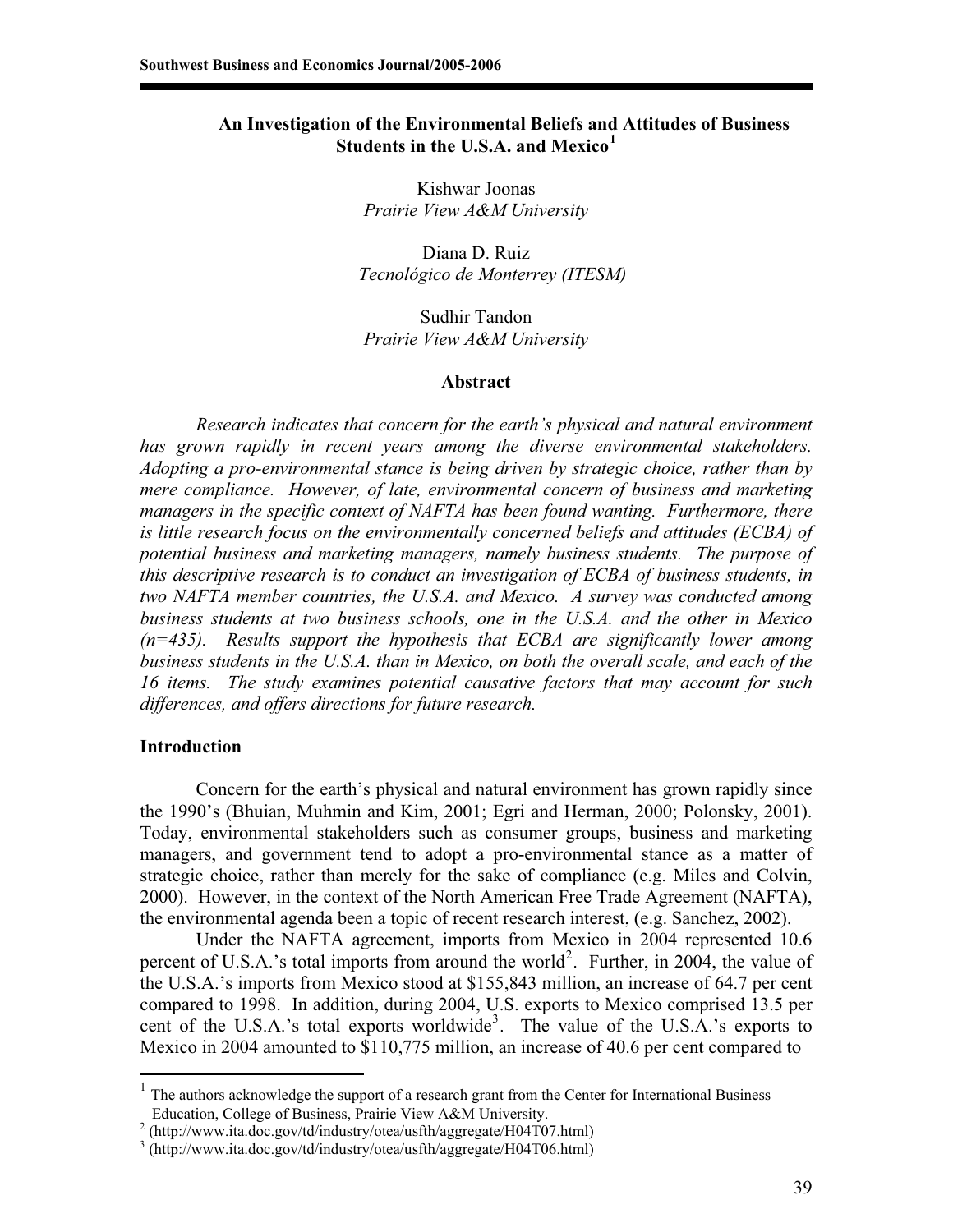1998. Some researchers (e.g. Sanchez, 2002) have noted that the growth is paralleled by the increasing power of business and marketing managers, and the reduced involvement of environmental non-governmental agencies. As a result, there is skepticism relating to the NAFTA's environmental protocols in stemming the negative fallout on Mexico's environment (Sanchez, 2002).

Further, the lament comes at a time when, driven by NAFTA protocols and the Association to Advance Collegiate Schools of Business (AACSB) (2001) standards, there is increased collaboration among business schools in the U.S.A. and Mexico. For instance, AACSB Communications (2001) lays down the standards relating to global and environmental issues for business school accreditation:

"C.1. CURRICULUM CONTENT

C.1.1: Both undergraduate and graduate curricula should provide an understanding of perspectives that form the context for business. Coverage should include ….ethical and global issues; ….the influence of political, social, legal and regulatory, environmental and technological issues….

INTERPRETATION: The perspectives indicated above might be addressed via individual courses with titles that explicitly identify the perspective being treated. However, it is not the intent of this standard to require a separate course for any one or for any combination of these perspectives. Schools may approach any or all of these topics by interweaving them throughout other required curricular elements."

Whereas literature reflects the environmental concern among the major environmental stakeholders (Bhuian et al 2001, Joonas, 2004, Miles and Covin, 2000), there is sparse research attention on the environmental concern of business students (e.g. Bhuian, 1997; Bhuian et al, 2001). The purpose of this descriptive study is to investigate the similarities and differences in environmental beliefs and attitudes of business students in two NAFTA member countries, the U.S.A. and Mexico.

The significance of this study lies in the fact that business students are potential business and marketing decision-makers (Bhuian, 1997; Bhuian et al, 2001; Varadarajan and Thirunarayana, 1995). Experience indicates that business education influences business students' environmental attitudes and beliefs (Whitehead, 1994, http://www.ucd.ie), which in turn affects the environmentally friendly behavior of business and marketing managers (Bhuian, 1997; Bhuian et al, 2001; Varadarajan and Thirunarayana, 1995). A comparison of the environmental beliefs and attitudes of business students in the two member countries of NAFTA would help identify and address informational lacunae in this area.

# **The ECBA construct: A review of the literature**

The underpinnings for ECBA lie in the means-ends theory of Rokeach (1973), which posits that motives can be explained by the underlying consequences, and personal values. In the area of environmentally concerned behavior, the operative personal values (Rokeach, 1973) would include, for instance, cleaner resources such as air, water, and land, while the underlying (negative) consequence would be environmental degradation experienced in the immediate and long term. Thus, the personal values enshrined in ECBA would drive the production and consumption of goods and services that minimally compromise the environment.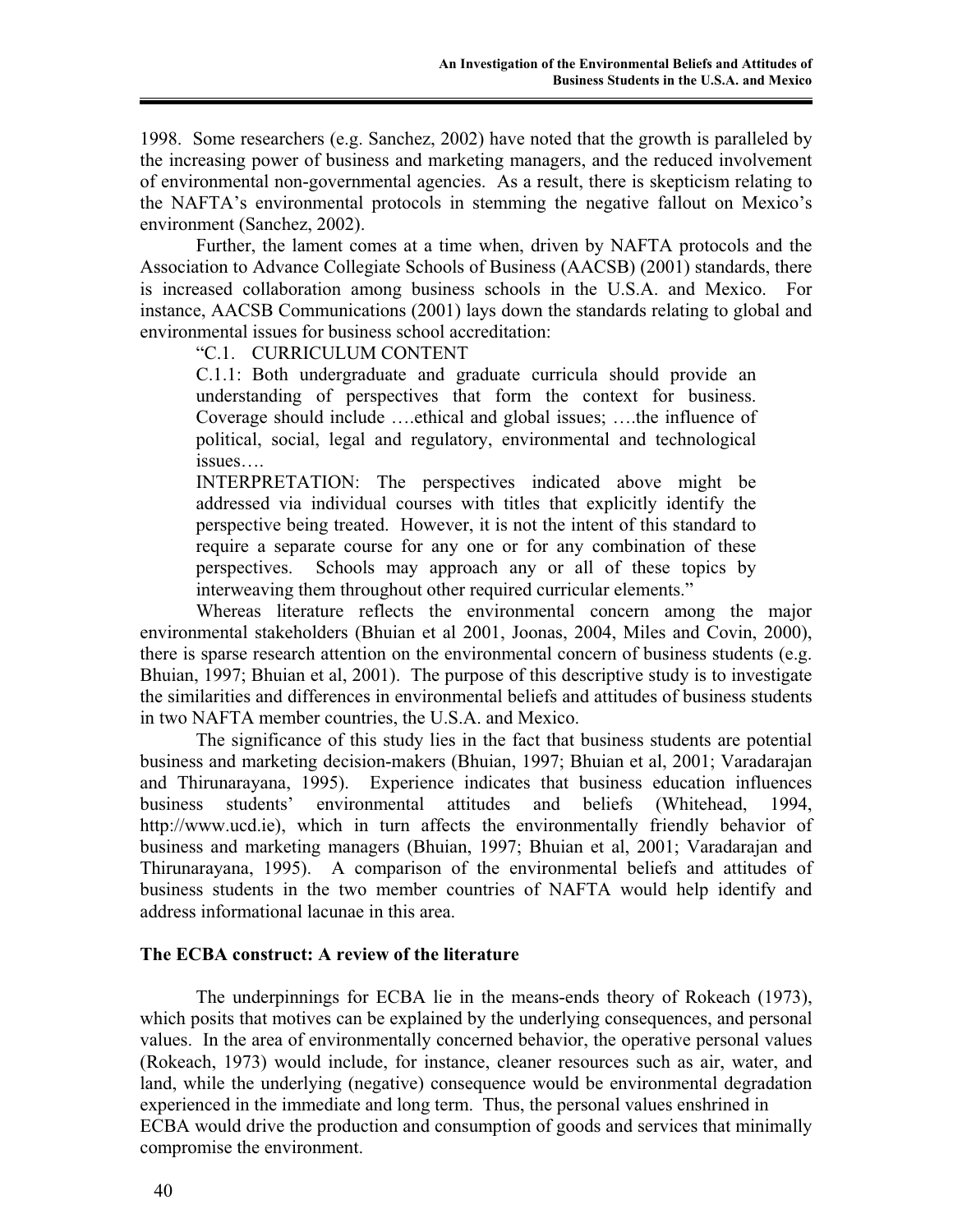The second stream to which ECBA can be traced is the expectancy value model (Fishbein and Ajzen, 1975) and the theory of reasoned action (Ajzen and Fishbein, 1980). Attitude toward a behavior is determined by salient beliefs about the behavior, and the person's evaluation (expectancy) of the outcome of that behavior (Ajzen and Fishbein, 1980; Fishbein and Ajzen, 1975); in sum, it is concerned with the causal antecedents of volitional behavior. The theory of reasoned action is based on the assumptions that human beings usually behave in a sensible manner; they take into account information available to them, and consider the consequences of their actions. Thus, people are expected to act in accordance with their intentions. Intentions are a function of personal and social determinants. The personal factor is the attitude toward the behavior, which is the individual's positive or negative evaluation of performing the particular behavior of interest. Since people's beliefs represent the information people have about themselves and the world around them, behavior is ultimately determined by information. In the light of the theory of reasoned action (Ajzen and Fishbein, 1980; Fishbein and Ajzen, 1975), ECBA represent the individual's positive evaluation of behaviors such as preserving and conserving natural resources, restitution for violating the environment (e.g. paying extra taxes), or negative evaluations of behaviors such as compromising the environment. Furthermore, ECBA reflect the information that people have about local and global environmental issues.

An extension of the preceding was the theory of planned behavior, which explained that individuals and groups strive to order their beliefs in a consistent framework (Ajzen, 1985, 1988) cognizant of a specific mode of conduct or end-state of existence that is personally or socially preferable (Rokeach, 1973). In the light of the theory of planned behavior, ECBA would pertain to the cognizance of the personally and socially preferable end-state of maintaining the integrity of the physical and natural environment through behaviors such as the conception, creation, distribution, consumption, and disposal of products and services. Attitudes towards such behaviors are driven by beliefs about these behaviors, and evaluation of the potential outcomes of the behaviors (Ajzen and Fishbein, 1980; Fishbein and Ajzen, 1975), such as the preservation and conservation of natural resources for the benefits therefrom.

The application of this general link between attitudes, intentions and behavior in relation to the environment, particularly in the development of measures to assess environmental concern, is seen in the early works on the subject (e.g. Dunlap and Van Liere, 1978; Gooch, 1995; Hallin, 1995; Heberlein, 1981, 1989; Stern, Dietz and Guagnano, 1995). A special mention may be made here to specific contributions, namely, the assessment of ECBA through the new environmental paradigm (Dunlap and Van Liere, 1978), general awareness of consequences of environmental conditions (Stern et al, 1995), the ethnographic approach (Hallin, 1995), support for science and technology, and perception of local environmental conditions (Gooch, 1995).

ECBA (also referred to as concern for the environment), comprise all the three components of the traditional consumer behavior model, (i.e. cognitive, affective and behavioral); and several researchers have attempted to define them as such. For instance, environmental concern is a strong positive attitude towards preserving the environment, and a global attitude with indirect effects on behaviors through behavioral intentions (Crosby, Gill and Taylor, 1981). Environmental concern attitude is a general concept that can refer to people's feelings about many different green issues (Zimmer, Stafford and Stafford, 1994). Some writers have referred to "ecological concern", which refers to the degree of emotionality, the amount of specific factual knowledge, the level of willingness, as well as the extent of the outcomes of these (like behavioral intent,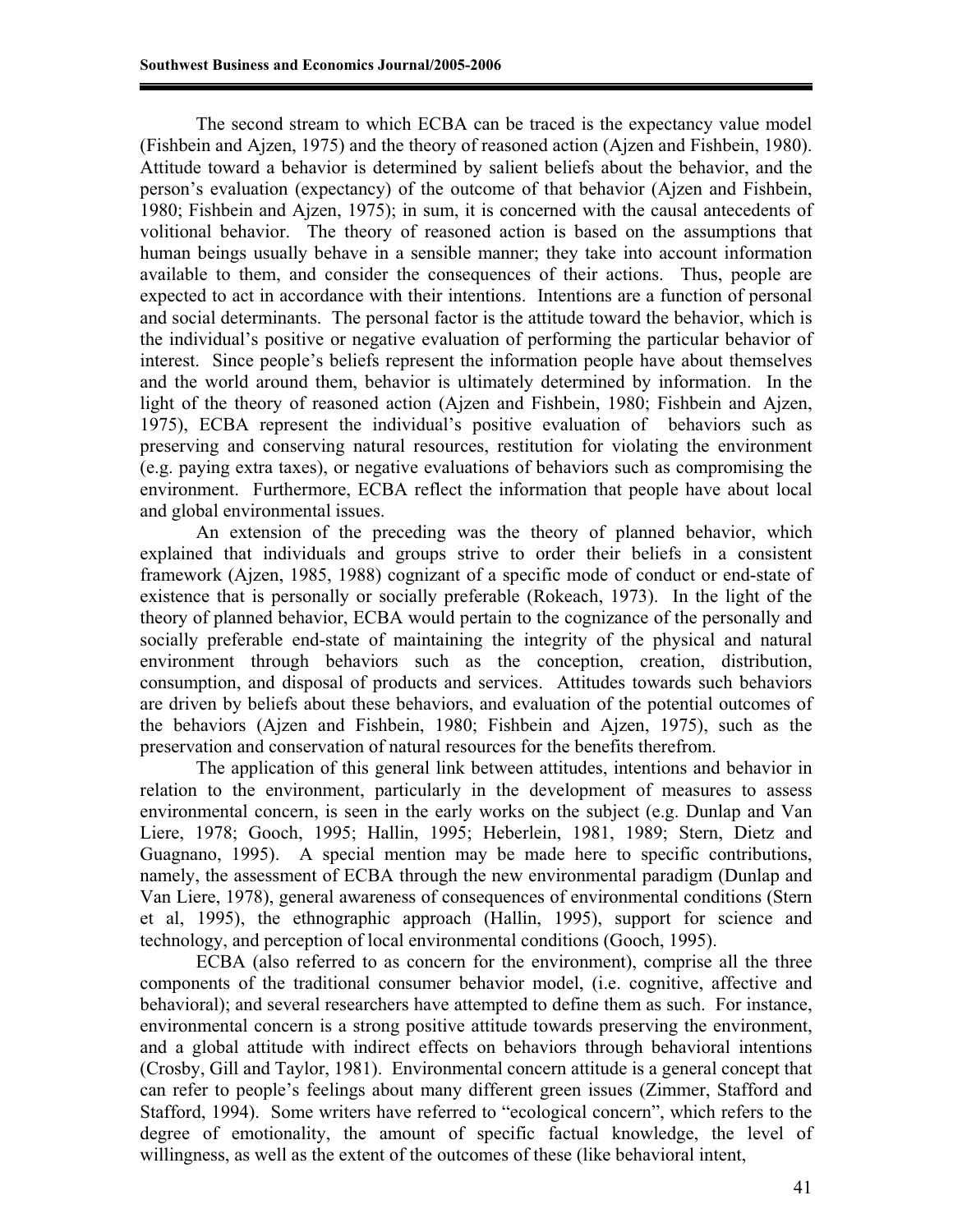recycling behavior, and purchase intent) on pollution-environment issues (Maloney and Ward, 1973).

The importance of ECBA lies in a two-fold association. Firstly, at the individual level, ECBA comprise a key psychological determinant of environmentally concerned consumer behavior. These include consumers' search for information, conserving behavior, supporting intent, and purchase behavior (e.g. Minton and Rose, 1997). Secondly, at the organizational level, ECBA are carried forward into the realm of managerial decision-making (e.g. Egri and Herman, 2000). In sum, it can be said that ECBA have direct implications for the various environmental stakeholders: for consumers in crystallizing their individual and group aspirations; for business and marketing managers in strategy formulation and implementation; and for government in public policy issues (Joonas, 2004).

In the section below, we discuss the relevance of ECBA in the context of two NAFTA partners, the U.S.A. and Mexico.

## **ECBA of business students in the U.S.A. and Mexico: A hypothesis**

 The role of cultural values in the formation of beliefs and attitudes, particularly collectivist orientation, has been theorized, for instance in terms of Hofstede's typology (1980, 1997, and 2001), as well as empirically evidenced (e.g. Joonas, 2004; Ling-yee, 1997). Under Hofstede's (1980, 1997, 2001) typology, the U.S.A. had an Individualism (IDV) rating of 91, and was described as the most individualistic society among the sample of countries, with IDV having the highest rating among the five dimensions measured. In contrast, Mexico with an IDV rating of 30 was described as a collectivist society, with IDV having the lowest rating among the four cultural dimensions measured.

Collectivist orientation is a socio-cultural value, described in terms of cooperation, helpfulness, and consideration for group goals, in this case, placing a higher value on preserving common community resources, over personal needs and desires of consumption. Collectivism pertains to societies in which people from birth onwards are integrated into strong, cohesive in-groups. Many of the environmental behaviors, such as the dissemination of knowledge regarding products and services, conservation programs, recycling programs, and raising organizational support, are conducted in groups with family-like ties among individuals who are not biological relatives.

Additionally, in a collectivist society, there is intense social contact, hence maintaining harmony is of paramount importance in all facets of life. Thus, preserving and protecting the environmental resources would comprise a route to maintaining social harmony. Collectivist societies are described as "shame" cultures, and violating the integrity of the environment would result in "loss of face" for both, the transgressing member, and the family, while upholding the integrity of the environment would elevate both member and family to honor status (Hofstede, 1997). In the collectivist society, members have other-dependent lifestyles, and rely on the social network as the prime source of information, as is often demanded by environmental affiliations. Additionally the social structure of a collectivist society (Hofstede, 2001) in several ways parallels that of an environmentally enlightened community.

Based on the foregoing discussion we hypothesize that:

 $H<sub>1</sub>$ : The level of ECBA of business students will be significantly lower in the U.S.A. than in Mexico.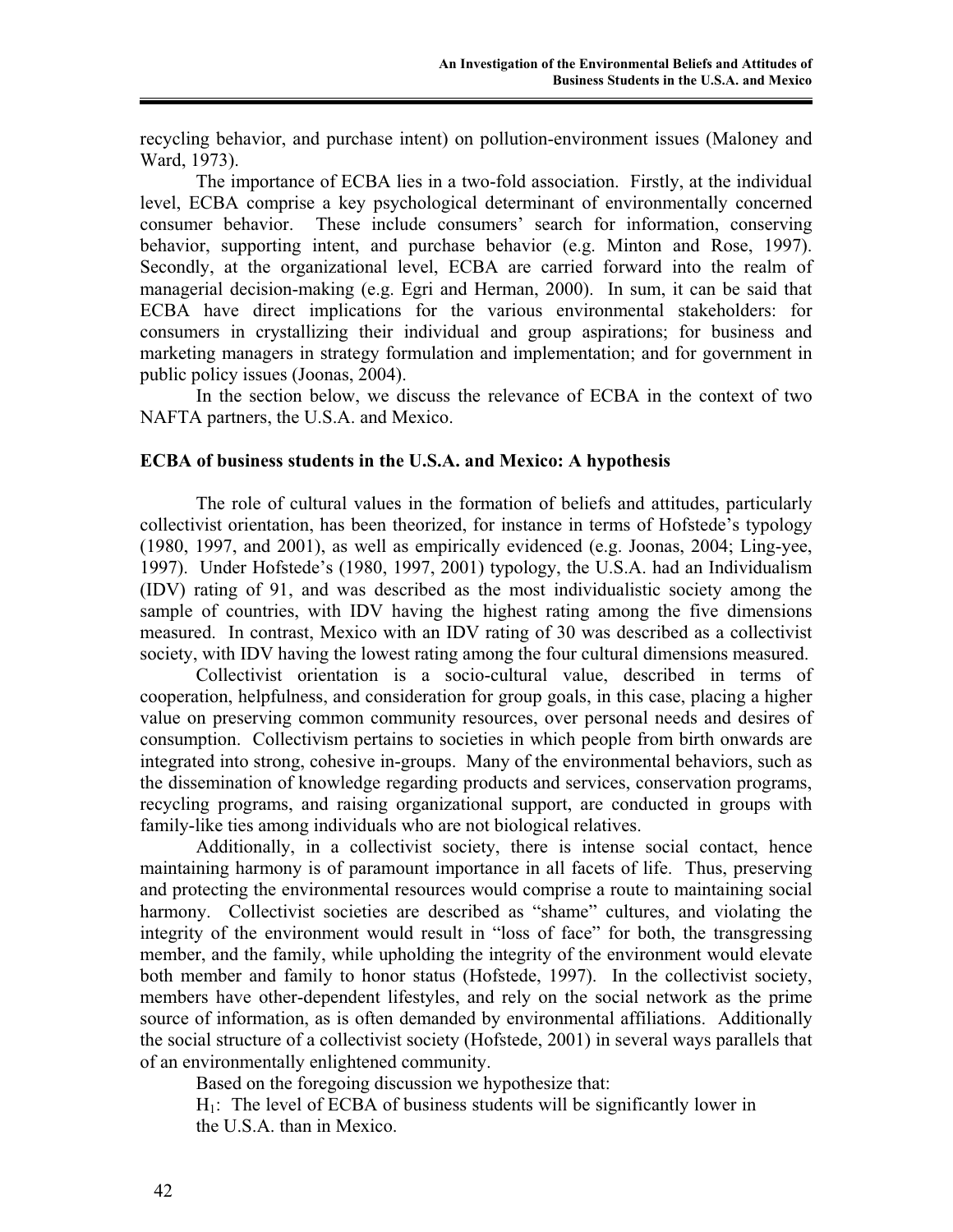Below is described the methodology adopted for the study of ECBA of business students in the U.S.A. and Mexico.

## **Methodology**

**Sample size and selection:** The survey was administered to 435 students in two business schools, one in the U.S.A. (n=218), the other in Mexico (n=217), both serving educational constituents contiguous to a large metropolitan area, and currently undergoing accreditation with AACSB. The survey was conducted during summer 2005, in randomly selected classes, by class instructors, yielding a return rate of almost 100 per cent in both schools.

*Instrument:* A voluntary, anonymous, objective type, paper-and-pencil survey was used. The accompanying cover letter from the researcher stated the objectives of the survey, and the confidential nature of the findings. The survey had been pre-tested among members of environmental organizations in the U.S.A. (Joonas, 2004). For administration to the Mexico sample, a bi-lingual survey, in English as well as Spanish, was used. The Spanish translation was prepared with the help of three qualified independent translators. The translation was pre-tested among some graduate students at the school in Mexico. Based on back translation as prescribed by Brislin, Lonner, and Thorndike (1973), the survey was revised prior to final administration.

*Measures:* ECBA was measured based on the environmental concern scale comprising 16 items from Minton and Rose (1997), which reported Cronbach's  $\alpha$ = .95. The scale was based on an earlier study conducted by Antil and Bennett (1979). The measure was reported to be "….unidimensional as well as acceptably reliable and valid" (Minton and Rose, 1997, p.40).

A modified version of the scale was used in the present study. The 16 items on the scale were rated on a seven-point Likert-type scale, with one representing "strongly disagree" (very low) and seven representing "strongly agree" (very high), with four representing "neither agree nor disagree" (indifference). Thus, on a particular item, a score of six would be interpreted as "high", five as "moderately high, three as "moderately low", and two as "low". In an attempt to define the samples, the demographic variables, student age, school affiliation, and student standing were included.

*Statistical analysis:* Data were collated and analyzed with the use of SPSS software. Reverse coded items were rectified. Missing values were substituted by "trend at a point". All demographic variables were dummy coded (e.g. for gender, male= zero, female= one). The results were summarized, and scale reliability was assessed. Data were analyzed through a comparison of means, standard deviations, and t-tests, as described in subsequent sections.

# **Results**

*Description of the sample:* The combined sample was almost equally divided among males and females (U.S.A. males 54 percent, Mexico males 45 percent). The median age was 21-23 years (combined sample 62 percent, U.S.A. 60 percent, Mexico 68 percent). In the combined sample, 86 percent of students were undergraduates (U.S.A. 75 percent, Mexico 97 percent), and the rest were graduates (Table 1).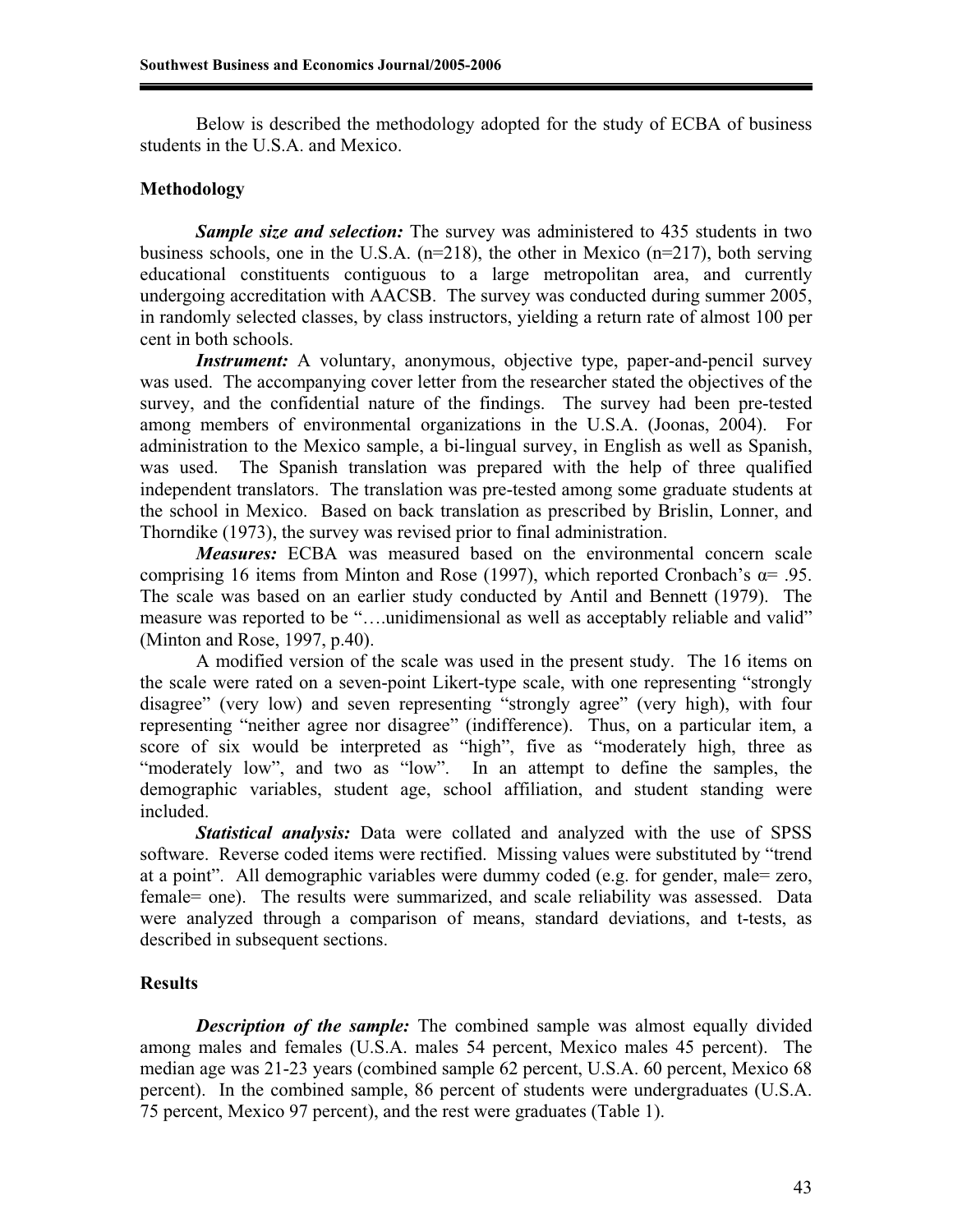|          |                      | U.S.A. school |         | Mexico school |         | Total     |         |
|----------|----------------------|---------------|---------|---------------|---------|-----------|---------|
|          |                      | Frequency     | Percent | Frequency     | Percent | Frequency | Percent |
| Gender   | male                 | 117           | 53.7    | 98            | 45.2    | 215       | 49.4    |
|          | female               | 101           | 46.3    | 119           | 54.8    | 220       | 50.6    |
|          | Total                | 218           | 100.0   | 217           | 100.0   | 435       | 100.0   |
| Age      | $18-20$ years        | 25            | 11.5    | 36            | 16.6    | 61        | 14.0    |
|          | $21-23$ years        | 124           | 56.9    | 147           | 67.7    | 271       | 62.3    |
|          | 24 years and<br>over | 69            | 31.7    | 34            | 15.7    | 103       | 23.7    |
|          | Total                | 218           | 100.0   | 217           | 100.0   | 435       | 100.0   |
| Standing | undergraduate        | 164           | 75.2    | 211           | 97.2    | 375       | 86.2    |
|          | graduate             | 54            | 24.8    | 6             | 2.8     | 60        | 13.6    |
|          | Total                | 218           | 100.0   | 217           | 100.0   | 435       | 100.0   |

**Table 1 Description of the sample** 

*Scale reliability:* The 16-item ECBA scale reliability was assessed through the coefficient Cronbach's  $\alpha$  and item-total correlations. Following Malhotra, Agarwal, and Peterson (1996), scale reliabilities were confirmed for each country as a separate subgroup. The Scale  $\alpha_{U.S.A.}$  was .909 (n=16, F= 19.245, p=.000), compared to Scale  $\alpha_{Mexico}$ of .946 (n=16, F=15.338, p=.000). The combined sample yielded a scale  $\alpha$  of .939 (n= 16, F= 27.510, p= .000), compared to  $\alpha$ = .95 reported by Minton and Rose (1997). Additionally, item-total correlations were found to range between .514 and .780 (Table 2). Since the study was descriptive, and no further analysis was undertaken based on scale reliability, none of the items from the original scale were eliminated.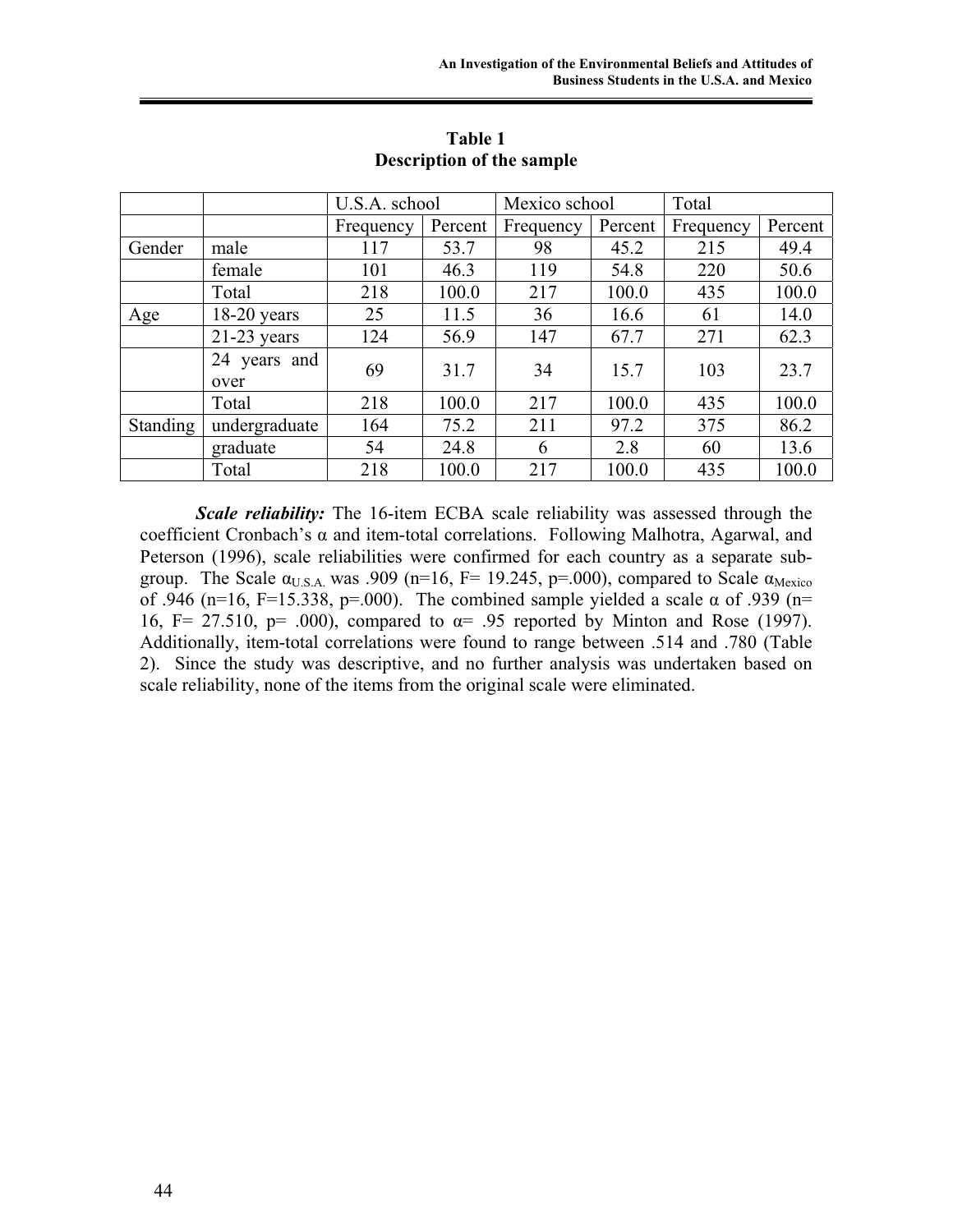| Table 2 |  |                                                   |  |  |  |  |
|---------|--|---------------------------------------------------|--|--|--|--|
|         |  | <b>Composite Reliability Analysis: ECBA Scale</b> |  |  |  |  |

|                                                                                                                                     | $\alpha$ | Corrected<br><b>Item-Total</b><br>Correlation |
|-------------------------------------------------------------------------------------------------------------------------------------|----------|-----------------------------------------------|
| N= 435, Scale n= 16, F= 27.510, p= .000                                                                                             | .939     |                                               |
| ECBA Item 1 I think we are not doing enough to save scant natural resources from being used                                         |          | .632                                          |
| up.<br>ECBA Item 2 Natural resources must be preserved even if people must do without some<br>products.                             |          | .514                                          |
| ECBA Item 3 I feel sorry that the government does not do more to help control pollution of<br>the environment.                      |          | .708                                          |
| ECBA Item 4 Much more fuss is being made about air and water pollution than is really<br>justified (reverse coded).                 |          | .554                                          |
| ECBA Item 5 I feel angry and frustrated when I think about the harm being done to plant and<br>animal life by pollution             |          | .683                                          |
| ECBA Item 6 I feel the government should devote more energy toward supporting<br>conservation and environmental programs.           |          | .780                                          |
| ECBA Item 7 Consumers should be interested in the environmental consequences of the<br>products that they purchase.                 |          | .757                                          |
| ECBA Item 8 Consumers should pay higher prices for the products which pollute the<br>environment.                                   |          | .568                                          |
| ECBA Item 9 Non-recyclable containers should be taxed to reduce waste.                                                              |          | .615                                          |
| ECBA Item 10 The government should be required to use recyclable materials in their<br>operations whenever possible.                |          | .766                                          |
| ECBA Item 11 Manufacturers should be required to use recyclable materials in their<br>operations whenever possible.                 |          | .774                                          |
| ECBA Item 12 Commercial advertising should be required to mention the disadvantages of<br>products.                                 |          | .673                                          |
| ECBA Item 13 Products which pollute the environment during manufacture or consumption<br>should be taxed.                           |          | .753                                          |
| ECBA Item 14 Public schools should require all students to take a course dealing with the<br>environment and conservation problems. |          | .661                                          |
| ECBA Item 15 I feel angry and frustrated when I think of the ways industries are polluting the<br>environment.                      |          | .745                                          |
| ECBA Item 16 Environmental problems are overrated and do not concern me (reverse coded).                                            |          | .706                                          |

*Hypothesis testing:* A comparison of means was conducted. The means, t-values, and significance levels for the 16 items on the ECBA scale and the summated score are shown below (Table 3).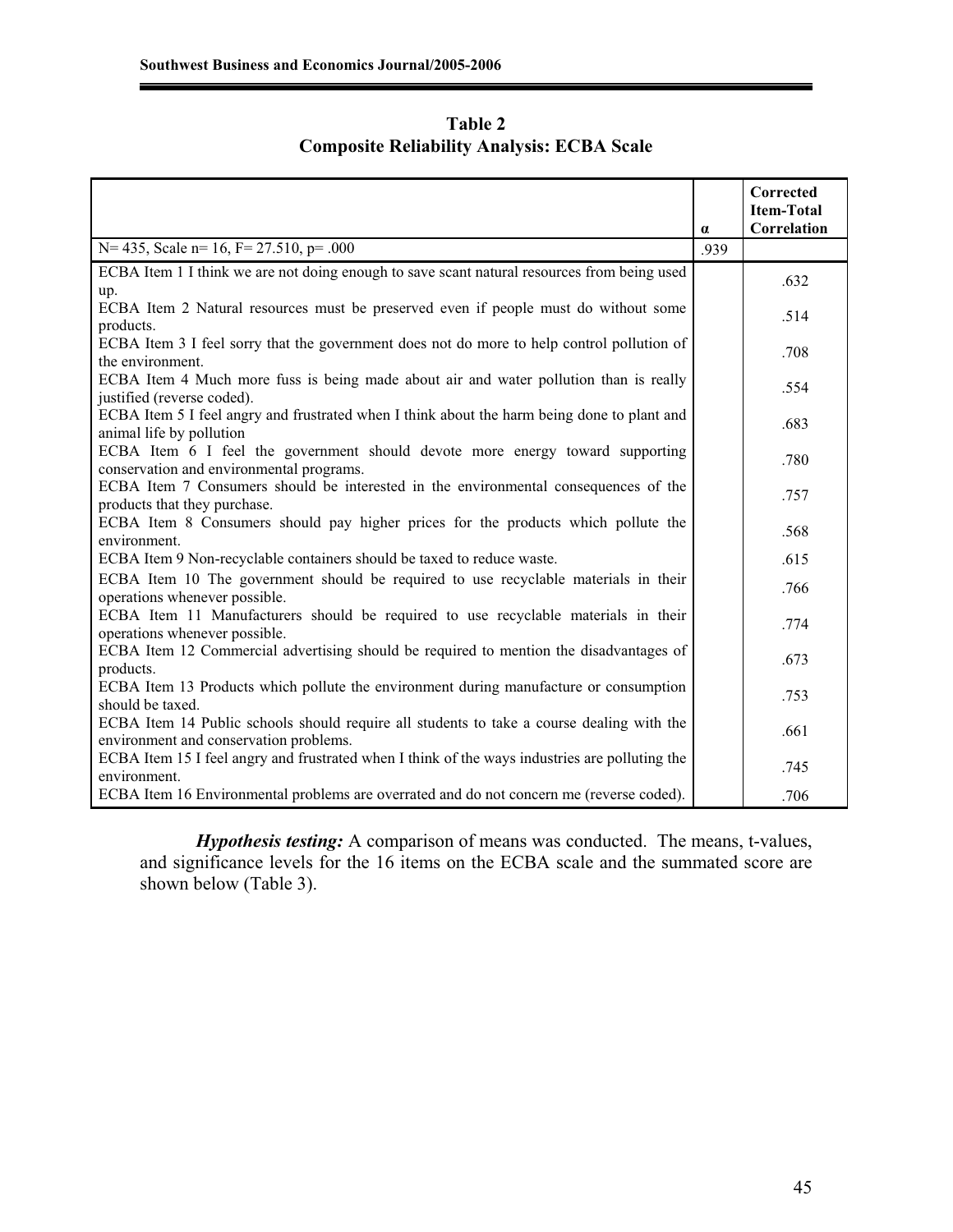|                |        | Group statistics |        | t-Test for equality of means |                 |  |
|----------------|--------|------------------|--------|------------------------------|-----------------|--|
| Item           | School | Mean             | Std.   | t-value                      | Sig. (2-tailed) |  |
| ECBA Item 1    | U.S.A. | 4.708            | 1.2857 |                              | .000            |  |
|                | Mexico | 5.797            | 1.5532 | $-7.970$                     |                 |  |
| ECBA Item 2    | U.S.A. | 4.788            | 1.3581 |                              |                 |  |
|                | Mexico | 5.078            | 1.6297 | $-2.019$                     | .044            |  |
| ECBA Item 3    | U.S.A. | 5.161            | 1.4581 |                              |                 |  |
|                | Mexico | 5.733            | 1.6394 | $-3.847$                     | .000            |  |
| ECBA Item 4    | U.S.A. | 5.094            | 1.2776 |                              |                 |  |
|                | Mexico | 5.727            | 1.4222 | $-4.885$                     | .000            |  |
| ECBA Item 5    | U.S.A. | 4.743            | 1.3157 |                              | .001            |  |
|                | Mexico | 5.254            | 1.7227 | $-3.477$                     |                 |  |
| ECBA Item 6    | U.S.A. | 4.894            | 1.5005 |                              | .000            |  |
|                | Mexico | 5.800            | 1.5848 | $-6.120$                     |                 |  |
| ECBA Item 7    | U.S.A. | 5.078            | 1.3673 |                              | .000            |  |
|                | Mexico | 5.779            | 1.5326 | $-5.033$                     |                 |  |
| ECBA Item 8    | U.S.A. | 4.203            | 1.7401 |                              | .000            |  |
|                | Mexico | 5.120            | 1.7807 | $-5.429$                     |                 |  |
| ECBA Item 9    | U.S.A. | 4.168            | 1.7679 | $-7.139$                     | .000            |  |
|                | Mexico | 5.378            | 1.7678 |                              |                 |  |
| ECBA Item 10   | U.S.A. | 5.191            | 1.5589 | $-5.507$                     |                 |  |
|                | Mexico | 6.014            | 1.5560 |                              | .000            |  |
| ECBA Item 11   | U.S.A. | 5.326            | 1.5025 |                              | .000            |  |
|                | Mexico | 6.078            | 1.5240 | $-5.187$                     |                 |  |
| ECBA Item 12   | U.S.A. | 4.656            | 1.7001 |                              |                 |  |
|                | Mexico | 5.575            | 1.6844 | $-5.662$                     | .000            |  |
| ECBA Item 13   | U.S.A. | 4.619            | 1.7273 | $-6.810$                     | .000            |  |
|                | Mexico | 5.737            | 1.6970 |                              |                 |  |
| ECBA Item 14   | U.S.A. | 4.238            | 1.7219 | $-9.432$                     | .000            |  |
|                | Mexico | 5.756            | 1.6331 |                              |                 |  |
| ECBA Item 15   | U.S.A. | 4.651            | 1.5263 | $-5.244$                     | .000            |  |
|                | Mexico | 5.677            | 2.4508 |                              |                 |  |
| ECBA Item 16   | U.S.A. | 5.009            | 1.6656 | $-5.780$                     | .000            |  |
|                | Mexico | 5.878            | 1.4610 |                              |                 |  |
| Summated score | U.S.A. | 4.783            | 1.0008 | $-3.902$                     | .000            |  |
|                | Mexico | 5.640            | 1.2021 |                              |                 |  |

**Table 3 Means, Standard Deviations and t-Tests N (U.S.A.) = 218, N (Mexico) = 217** 

Overall, ECBA were moderately high in the U.S.A., significantly less than the high score in Mexico (Mean<sub>U.S.A</sub>.= 4.783, Mean<sub>Mexico</sub> = 5.640, t= -3.902, p=.000). This finding supports Hypothesis  $H_1$ , which stated that the level of ECBA of business students would be significantly lower in the U.S.A. than in Mexico. An examination of individual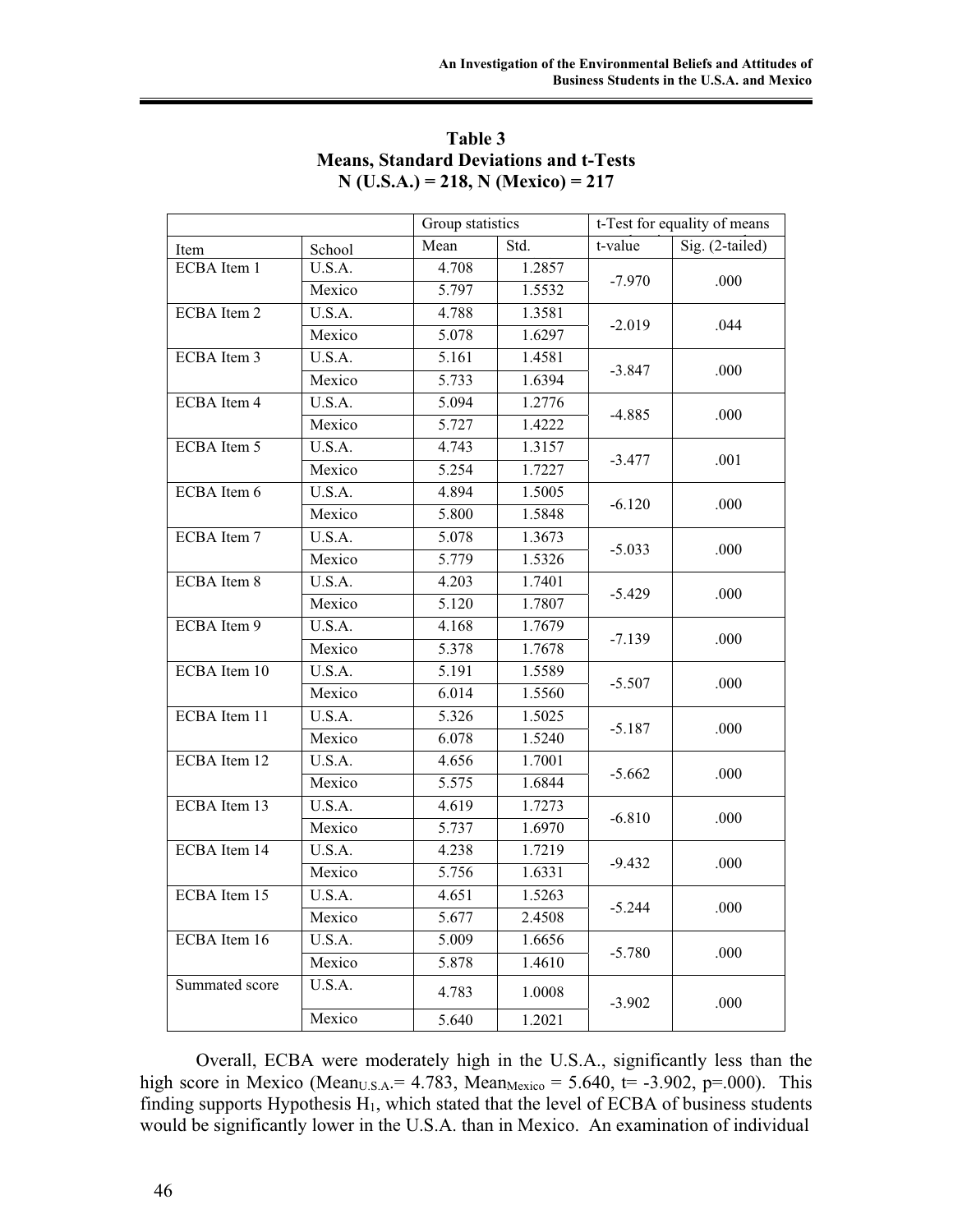scale items revealed that there is polarization on the strength of ECBA between the U.S.A. and Mexico on 15 out of the 16 items. The only item on which the rating of the two countries converged, was a moderately high belief that natural resources must be preserved even if people must do without some products (Mean<sub>U.S.A</sub> = 4.788, Mean<sub>Mexico</sub> 5.078), with Mean<sub>Mexico</sub> being significantly higher (t= -2.019, p=.044).

# **Discussion**

Results evidenced that the only common ground among business students of both the U.S.A. and Mexico was a moderately high belief that natural resources must be preserved even if people must do without some products. This indicates that the consumer culture is prevalent in both countries, and that individuals are not highly willing to preserve and protect the environment, if it means sacrificing access to the consumption and use of products. On the balance 15 of the 16 ECBA scale items, a significant polarization was observed between the two countries. Among the environmental beliefs and attitudes with comparatively low differences between the U.S.A. and Mexico samples, were three items pertaining to personal feelings and concern for the environment, such as feelings of regret, anger, and frustration in relation to the environmental neglect.

 The differences between the two samples came into sharper focus in beliefs and attitudes concerning the public realm, that is, in areas that call for action from other environmental stakeholders. These environmental stakeholders and their projected interventions are listed below in increasing strength of differences in ECBA between the two samples:

A. consumer groups as the key driving force of demand, directing resources towards pro-environmental goods and services (e.g. displaying interest in the environmental consequences of the products they purchase, pay higher prices for products that pollute the environment),

B. business and marketing managers as the key supply-side constituents, responding to demand through conceptualization and implementation of strategy (e.g. using recyclable material wherever possible, desisting from environmental pollution, making appropriate disclosures about harmful products in advertising),

C. the government as the key public stakeholder, taking policy and planning initiatives (e.g. devoting more energy to environmental preservation, taking appropriate steps toward control of air and water pollution, using recyclable material wherever possible),

D. public educational institutions, as the catalytic change agent, delivering environmental knowledge (e.g., public school students should be required to take coursework regarding the environmental awareness), and

E. the need for (concerted) action (by the all above stakeholders) to save scant natural resources.

The last two items revealed the sharpest contrast prevalent in ECBA of business students between the U.S.A. and Mexico, culminating in the summated score of ECBA.

 The above results evidence the role of collectivist orientation, one of Hofstede's (1980, 1997, and 2001) dimensions of national culture, as discussed earlier. The U.S.A. is characterized as an individualistic society, in which individual freedoms have primacy over group concerns. There is a resistance to conformity and group-imposed regulation.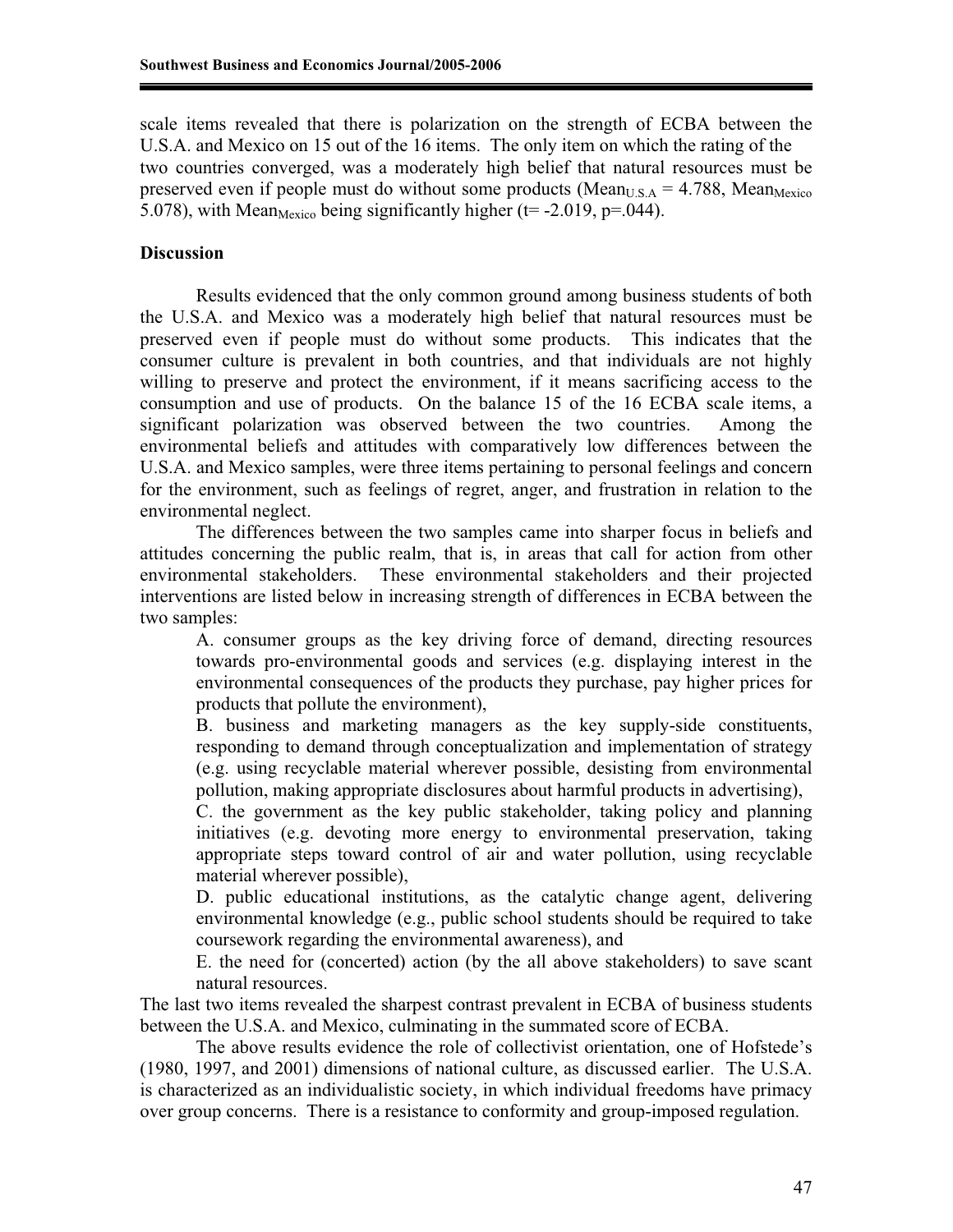Hence, the levels of ECBA items, relating to group action, are significantly lower among business students in the U.S.A. Mexico, on the other hand, is described as a collectivist society, in which group goals are considered more important than individual values. There is a greater acceptance of the collective will over individual desires. Therefore, the levels of ECBA of business students, pertaining to group interventions, are higher in Mexico.

Another explanation for the disparity in ECBA might be found in institutional theory, which posits that institutional norms originating from public opinion, educational systems, professions, ideologies, certification and accreditation bodies (Scott, 1987), act as unwritten rules of proper social conduct to which organizations must adhere. The role of educational institutions in the environmental context, has been theorized and empirically evidenced in current research (e.g. Bhuian, 1997; Bhuian et al, 2001; Varadarajan and Thirunarayana, 1995; Whitehead, 1994; http://www.ucd.ie). It might be fruitful to measure and investigate the impact of educational institutions on ECBA of business students.

The sections below cover the limitations of the current study, directions for future research, and conclusions.

## **Limitations**

 The current research is not free from limitations. First, compared to the U.S.A. sample, the Mexico sample comprised a marginal proportion of graduate students. To that extent, results may not be strictly comparable between the two schools. Second, the sample included only one educational institution in each country. This is likely to restrict the generalizability of the study. Third, the literature points to the role of collectivist orientation, a cultural value, in the formation of ECBA, both in terms of theoretical conceptualization (such as Hofstede, 1980, 1997, and 2001), as well as empirical evidence (for example Joonas, 2004; Ling-yee, 1997). As the present study is descriptive in nature, the authors did not include collectivist orientation as a study variable. Fourth, literature indicates the role of institutional theory in determining ECBA (e.g., AACSB, 2001, Bhuian, 1997; Bhuian et al, 2001; Scott, 1987; Varadarajan and Thirunarayana, 1995; Whitehead, 1994; http://www.ucd.ie). In the current descriptive study, the role of educational institutions was not included as a study variable. Finally, based on the literature, the ECBA scale was considered as unidimensional. However, the dimensionality of the ECBA scale would bear scrutiny.

#### **Directions for future research**

As an extension exercise, covering a larger number of schools in each country would be in order. Additionally, the student profile could be better approximated through a stratified sample. Further, there is a need for a deeper study the causative factors responsible for the making of environmental beliefs and attitudes, such as collectivist orientation, and the role of environmental education in institutions. These need to be incorporated as determinants of ECBA. Additionally, the inclusion of demographic variables such as the nature of school funding (public or private), school size, level of environmental education, and AACSB accreditation status would shed light on the role of demographics. Obtaining some data from Canada would offer a comparative picture with reference to the overall green agenda of NAFTA. In addition, a longitudinal study would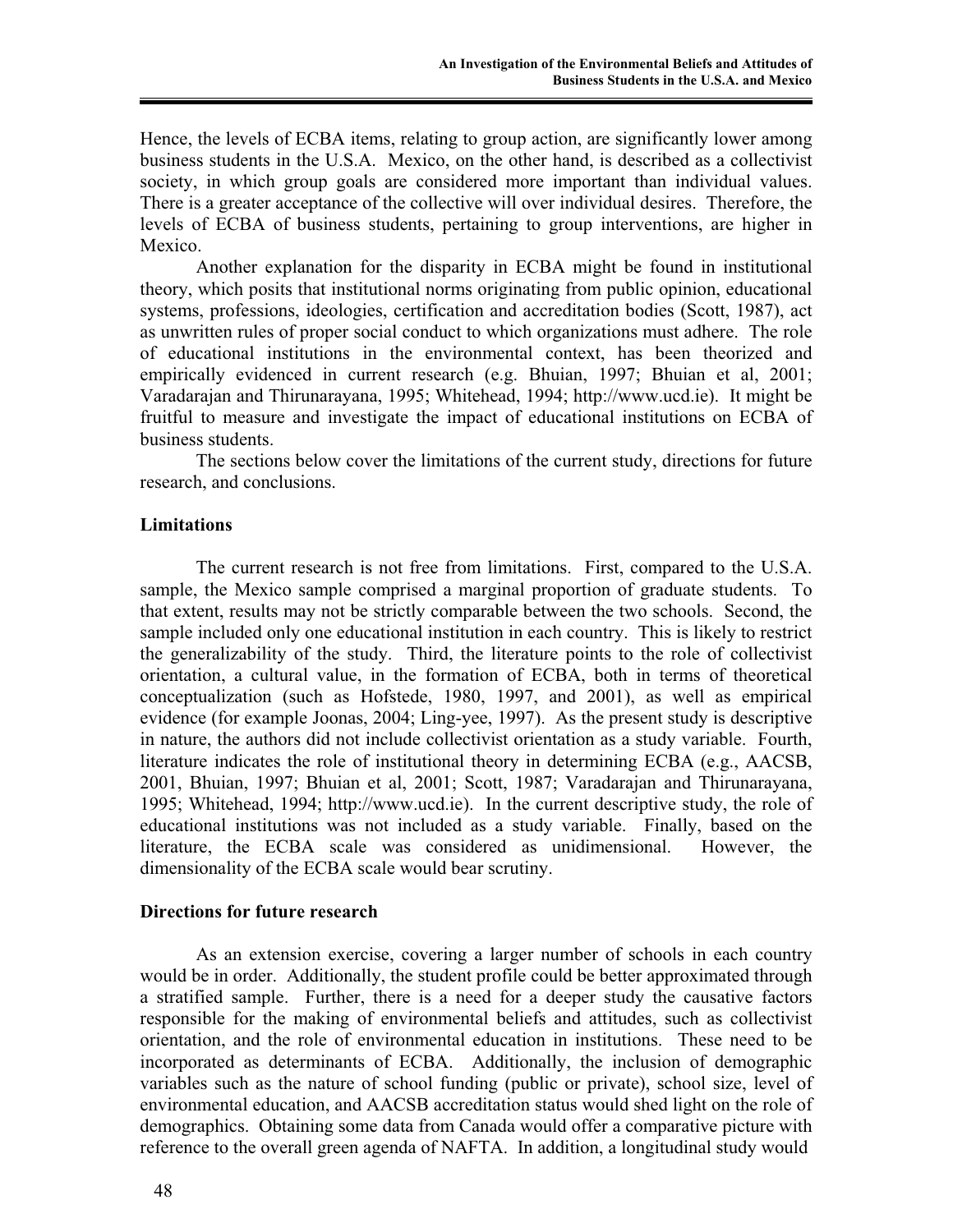help track long-term changes in the environmental beliefs and attitudes of business student cohorts. Further, the study could be extended to other environmental stakeholders such as consumers, business and marketing managers, and government officials. In addition, the dimensionality of the ECBA scale needs to be investigated. Finally, whereas the present study is descriptive in nature, a regression analysis would help measure the effects of the specific factors discussed earlier, on the formation of ECBA.

# **Conclusions**

The results of this descriptive study evidence that overall, ECBA of business students are weaker in the U.S.A. than in Mexico. Such business students are the potential business and marketing managers, whose behavior will affect the environmental agenda of NAFTA. The present study points to a need for a continued focused and formalized strengthening of ECBA of business students through increased dissemination of environmental knowledge, utilizing the medium of educational institutions in both countries, especially the U.S.A. The dissemination of knowledge relating to environmental perspectives, including environmental ethics, legal requirements, and strategic managerial aspects of processes, products, waste disposal, distribution, and promotion, might be achieved through core business courses. While a more focused channel, particularly in the context of international business, would include courses in international management and marketing, the role of bodies interlinked with business schools, such as Centers for International Business and Education and Research (CIBER's), and Small Business Development Centers (SBDC's) cannot be underestimated. The latter are strategically placed for the dissemination of environmental knowledge in business education, as well as through networking with media. Improved levels of ECBA would inculcate a shared environmental value orientation between potential business and marketing managers in the U.S.A. and Mexico. This would strengthen their environmentally friendly behavior, in alignment with the green agenda of NAFTA.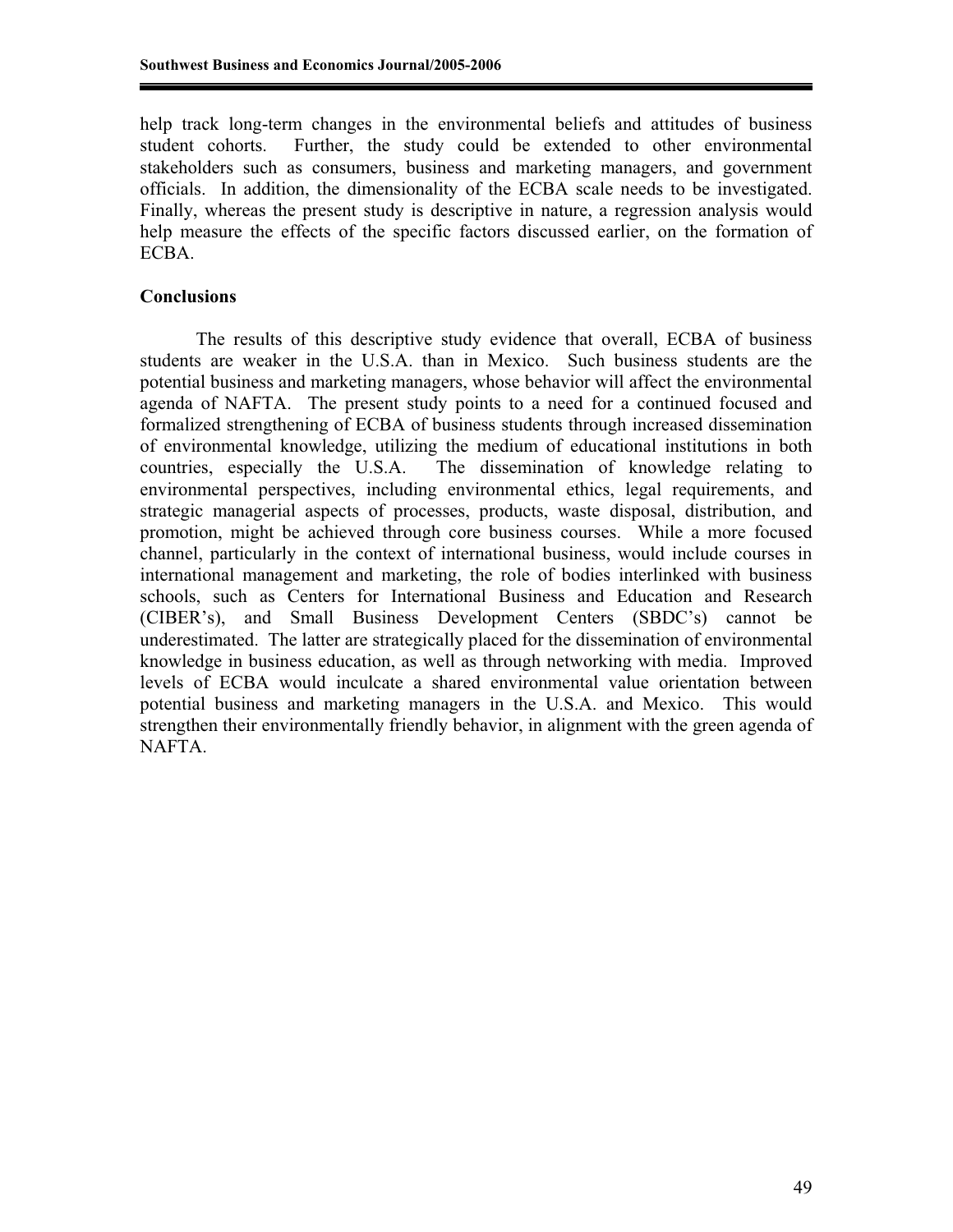## **References**

- Ajzen, I. (1985). From intentions to actions: A theory of planned behavior. In J. Kuhl  $\&$ J. Beckman (Eds.), *Action control: From cognition to behavior (*pp. 11-39). Heidelberg: Springer.
- Ajzen, I. (1988). *Attitudes, personality, and behavior*. Chicago: The Dorsey Press.
- Ajzen, I. & Fishbein, M. (1980). *Understanding attitudes and predicting social behavior.*  Englewood-Cliffs: Prentice-Hall.
- Association to Advance Collegiate Schools of Business (AACSB) Communications. (2001). *Achieving quality and continuous improvement through self-evaluation and peer review: Standards for Business and Accounting Accreditation Manual.* St. Louis, MO: AACSB International Association for Management Education.
- Bhuian, S. N. (1997). *Consumer environmental beliefs and attitudes in Saudi Arabia*. Proceedings of the fourth annual International Business Conference. Rapid City, South Dakota: Northern State University and Monash University, *2-9.*

Bhuian, S. N., Muhmin, A. G. A., & Kim, D. (2001). Business education and its influences on attitudes toward business, consumerism and government in Saudi Arabia. *Journal of Education for Business,* March-April *76*(4), 226-230.

- Brislin, R.W., Lonner, W. J., & Thorndike, R. M. (1973). *Cross-cultural research methods.* New York, NY: John Wiley & Sons.
- Crosby, L. A., Gill, J. D., & Taylor, J. R. (1981). Consumer-voter behavior in the passage of the Michigan Container Law. *Journal of Marketing, 45*(Spring), 19-32.
- Dunlap, R. E., & Van Liere, K. D. (1978). The new environment paradigm: A proposed measuring instrument and preliminary results. *Journal of Environmental Education, 9*, 10-19.
- Egri, C. P., & Herman, S. (2000). Leadership in the North American environmental sector: Values, leadership styles, and contexts of environmental leaders and their organizations. *Academy of Management Journal, 43*(4), 571–604.
- Fishbein, M., & Ajzen, I. (1975). *Belief, attitude, intention, and behavior: An introduction to theory and research.* Reading, MA: Addison Wesley.
- Gooch, G. D. (1995). Environmental beliefs and attitudes in Sweden and the Baltic States. *Environment and Behavior, 27*(4), 513-539.
- Hallin, P. O. (1995). Environmental concern and environmental behavior in Foley, a small town in Minnesota. *Environment and Behavior, 27*(4), 558-578.
- Heberlein, T. A. (1981). Environmental attitudes. *Zeitschrift Umwelpolitik, 4*, 241-270.
- Heberlein, T. A. (1989). Attitudes and environmental management. *Journal of Social*
- *Issues, 45*, 37-57.
- Hofstede. (1980). *Cultures consequences: International differences in work-related values.* Beverly Hills, CA: Sage.
- Hofstede. (1997). *Software of the mind: Intercultural cooperation and its importance for survival.* Beverly Hills, CA: Sage
- Hofstede. (2001). Cultures *consequences: Comparing values, behaviors, institutions, and organizations across nations (2nd Ed.).* Beverly Hills, CA: Sage.
- Industry, trade and the economy: Data and analysis. (n.d.). Retrieved March 16, 2006 from http://www.ita.doc.gov/td/industry/otea/usfth/aggregate/H04T06.html
- Industry, trade and the economy: Data and analysis. (n.d.). Retrieved March 16, 2006, from http://www.ita.doc.gov/td/industry/otea/usfth/aggregate/H04T07.html